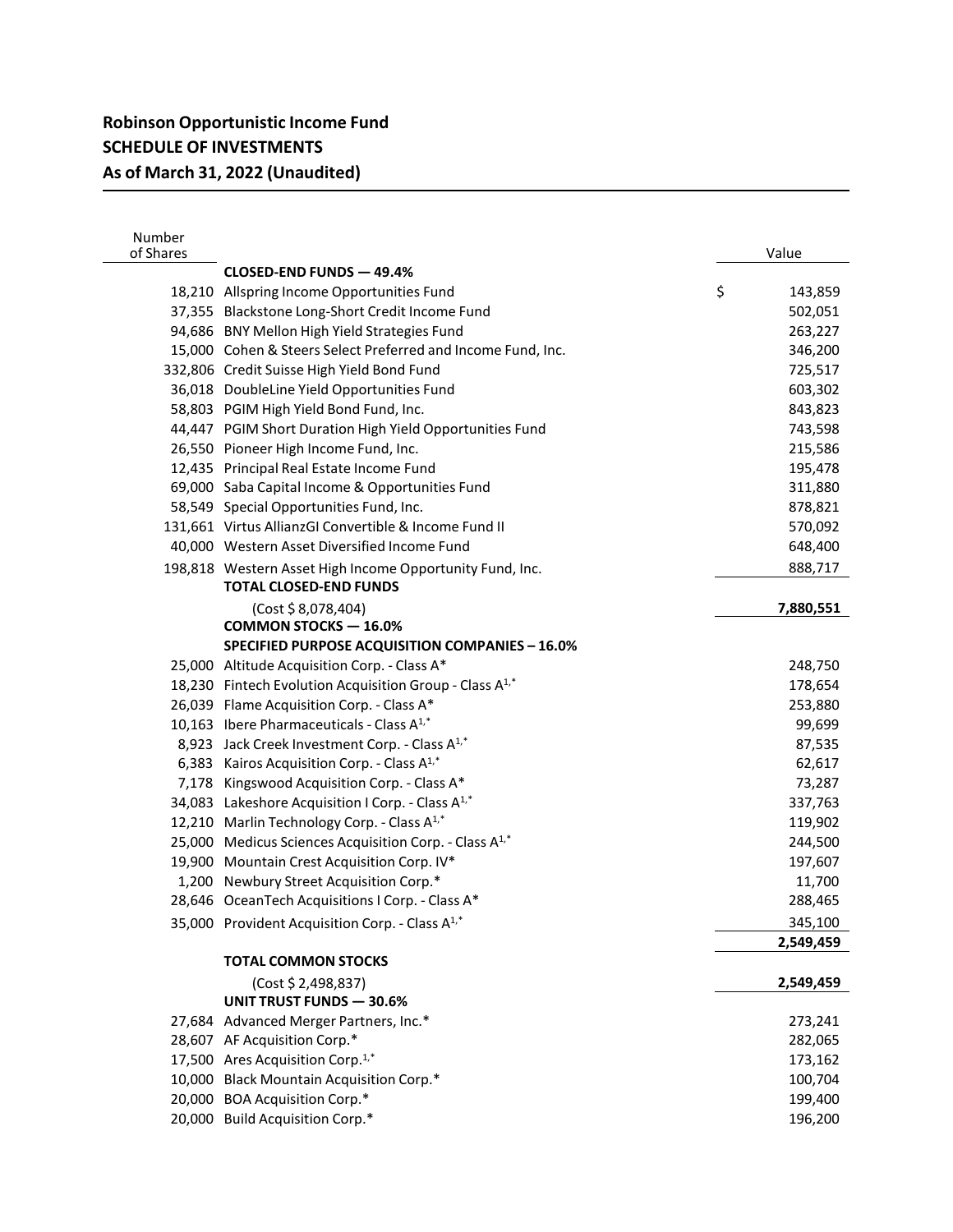## **Robinson Opportunistic Income Fund SCHEDULE OF INVESTMENTS - Continued As of March 31, 2022 (Unaudited)**

| Number<br>of Shares |                                                                                | Value            |  |  |
|---------------------|--------------------------------------------------------------------------------|------------------|--|--|
|                     | <b>UNIT TRUST FUNDS (Continued)</b>                                            |                  |  |  |
|                     | 17,000 Churchill Capital Corp. VII*                                            | \$<br>168,300    |  |  |
|                     | 3,131 Clarim Acquisition Corp.*                                                | 30,872           |  |  |
|                     | 25,000 Colombier Acquisition Corp.*                                            | 244,000          |  |  |
|                     | 3,626 DHB Capital Corp.*                                                       | 35,644           |  |  |
|                     | 2,569 Digital Transformation Opportunities Corp.*                              | 25,202           |  |  |
|                     | 1,000 Forest Road Acquisition Corp. II*                                        | 9,870            |  |  |
|                     | 11,409 Fortress Capital Acquisition Corp. <sup>1,*</sup>                       | 113,405          |  |  |
|                     | 5,000 Fusion Acquisition Corp. II*                                             | 49,125           |  |  |
|                     | 5,000 GigCapital5, Inc.*                                                       | 50,750           |  |  |
|                     | 20,000 Global Partner Acquisition Corp. II <sup>1,*</sup>                      | 197,000          |  |  |
|                     | 45,000 Golden Arrow Merger Corp.*                                              | 442,800          |  |  |
|                     | 25,000 Hudson Executive Investment Corp. III*                                  | 246,250          |  |  |
|                     | 10,000 Industrial Tech Acquisitions II, Inc.*                                  | 100,450          |  |  |
|                     | 22,786 InterPrivate II Acquisition Corp.*                                      | 224,898          |  |  |
|                     | 900 InterPrivate IV InfraTech Partners, Inc.*                                  | 8,870            |  |  |
|                     | 1,000 Live Oak Mobility Acquisition Corp.*                                     | 9,890            |  |  |
|                     | 20,000 Motive Capital Corp. II <sup>1,*</sup>                                  | 204,000          |  |  |
|                     | 17,500 Noble Rock Acquisition Corp. <sup>1,*</sup>                             | 172,200          |  |  |
|                     | 22,219 Northern Star Investment Corp. III*                                     | 218,413          |  |  |
|                     | 1,018 Northern Star Investment Corp. IV*                                       | 9,992            |  |  |
|                     | 24,815 Orion Acquisition Corp.*                                                | 243,931          |  |  |
|                     | 12,597 Pine Technology Acquisition Corp.*                                      | 124,017          |  |  |
|                     | 528 Pivotal Investment Corp. III*                                              | 5,188            |  |  |
|                     | 1,000 RXR Acquisition Corp.*                                                   | 9,845            |  |  |
|                     | 45,930 TLG Acquisition One Corp.*                                              | 450,803          |  |  |
|                     | 25,390 TradeUP Acquisition Corp.*                                              | 255,804          |  |  |
|                     | <b>TOTAL UNIT TRUST FUNDS</b>                                                  |                  |  |  |
|                     | (Cost \$4,873,494)                                                             | 4,876,291        |  |  |
|                     | <b>SHORT-TERM INVESTMENTS - 1.6%</b>                                           |                  |  |  |
|                     | 260,290 UMB Bank Demand Deposit, 0.01%2<br><b>TOTAL SHORT-TERM INVESTMENTS</b> | 260,290          |  |  |
|                     |                                                                                |                  |  |  |
|                     | (Cost \$ 260,290)<br><b>TOTAL INVESTMENTS - 97.6%</b>                          | 260,290          |  |  |
|                     | (Cost \$15,711,025)                                                            | 15,566,591       |  |  |
|                     | Other Assets in Excess of Liabilities - 2.4%                                   | 387,955          |  |  |
|                     | <b>TOTAL NET ASSETS - 100.0%</b>                                               | \$<br>15,954,546 |  |  |
|                     | <sup>1</sup> Foreign security denominated in U.S. Dollars.                     |                  |  |  |

<sup>1</sup>Foreign security denominated in U.S. Dollars.<br><sup>2</sup>The rate is the annualized seven-day yield at period end. \*Non-income producing security.